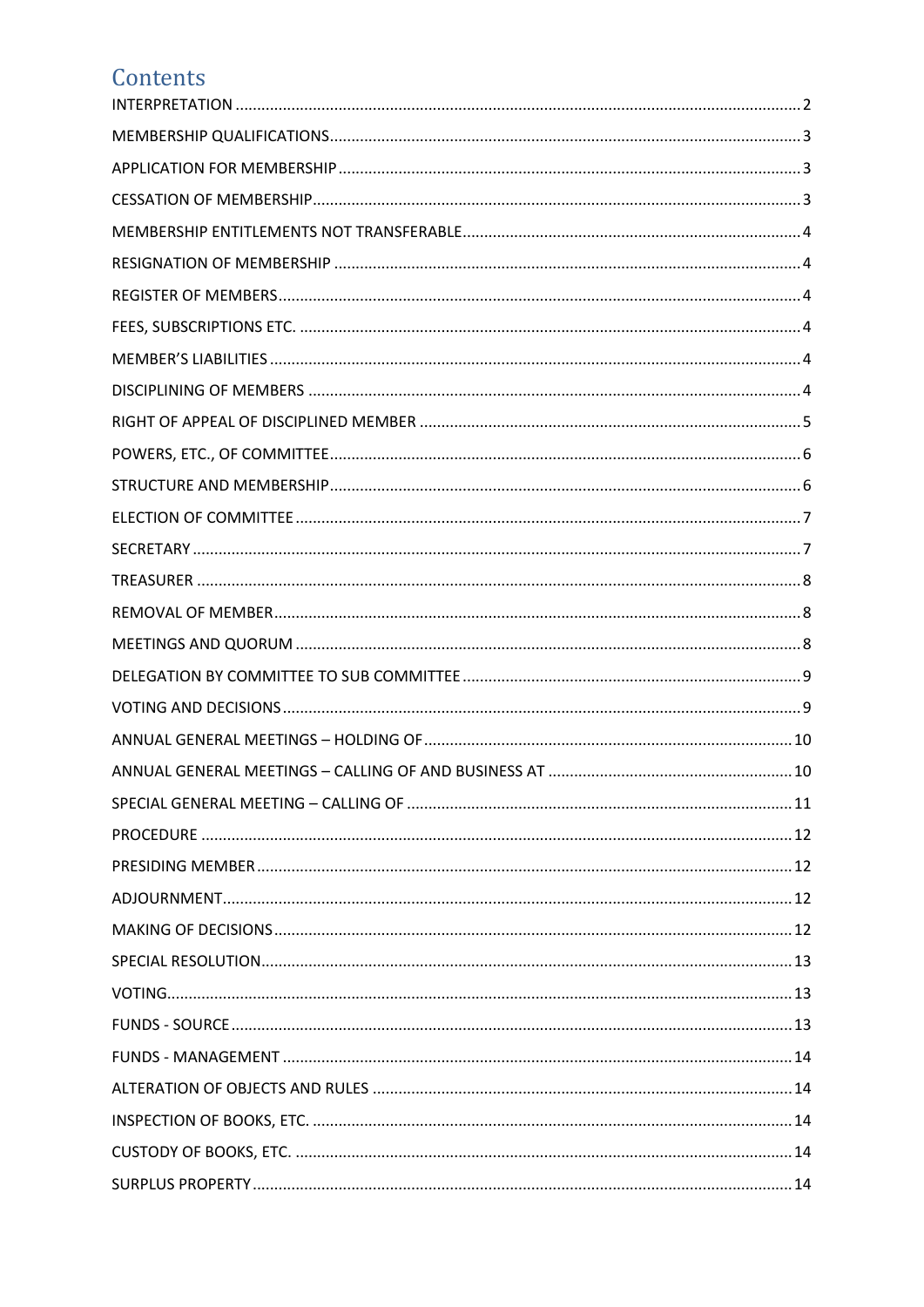

## **CONSTITUTION Deniliquin Childrens Centre Incorporation number Y0232509**

Rules Part I **Preliminary** 

- 1. The Deniliquin Childrens Centre
	- 2. The Objects of Deniliquin Children's Centre Incorporated are:
	- a. To be a charity whose purpose is to advance education by operating a centre-based and mobile preschools to service Deniliquin and the surrounding district.
	- b. To advance social or public welfare by caring for young children by operating a child care service and associated toy library to support Deniliquin and the surrounding district.
	- c. To maintain a public fund (the Gift Fund) to be used solely for the acquisition, construction and maintenance of the Association's preschool building.
	- d. To do such other things as are incidental or conducive to the attainment of these objects.

#### PART II

## <span id="page-1-0"></span>INTERPRETATION

1. In these rules, except in so far as the context or subject matter otherwise indicates or requires:-

"ordinary member" means a member of the committee who is not an office bearer of the association, as referred to in Rule 13 (2).

"Secretary" means:-

- (a) The person holding office under these rules as Secretary of the Association or
- (b) Where no such person holds that office the Public Officer of the Association.

"special general meeting" means a general meeting of the Association other than annual general meeting.

"the Act" means the *Association's Incorporation Act*. 2009

"the Regulation" means the *Association's Incorporation Regulation* 2010

- 2. In these rules:-
	- (a) A reference to a function includes a reference to a power, authority and duty and;
	- (b) A reference to the exercise of a function includes, where the function is a duty, a reference to the performance of the duty.
- 3. The provisions of the *Interpretation Act 1987*, apply to and in respect of these rules in the same manner as those provisions would so apply if those rules were an instrument made under the Act.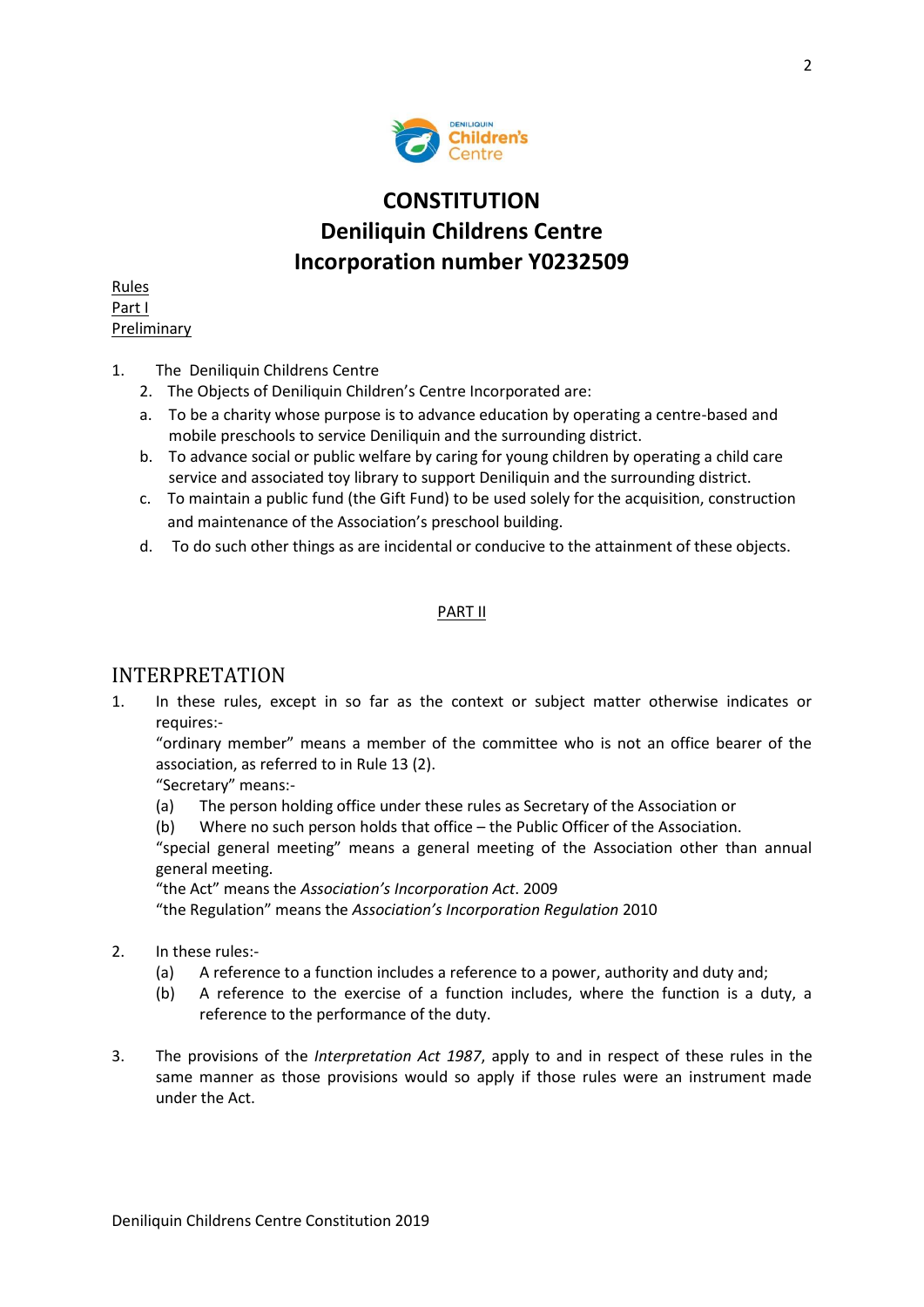#### PART III MEMBERSHIP

#### <span id="page-2-0"></span>MEMBERSHIP QUALIFICATIONS

- 2. A person is qualified to be a member of the association if:-
	- (a) the person is a person referred to in Section 15(1) (a) (b) or (c ) of the Act and has not ceased to be a member of the Association at any time after incorporating of the association under the Act; or
	- (b) the person is a natural person who;
		- (i) has been nominated for membership of the association as provided by Rule 3 and
		- (ii) has been approved for membership of the association by the committee of the association;
		- (iii) membership to the Association will consist of parents or guardians of all children currently enrolled or attending the Centre, together with other members of the community (but not exceeding 20% of the number of parent members) as the Association may from time to time approve.

#### <span id="page-2-1"></span>APPLICATION FOR MEMBERSHIP

- 3. (1) A application of a person for membership of the Association
	- (a) shall be made by a member of the association in writing in the form set out in appendix 1 to these rules; and
	- (b) shall be lodged with the Public Officer of the Association.
	- (2) As soon as practicable after receiving a application for membership, the Public Officer shall refer the application to the committee which shall determine whether to approve or to reject the application.
	- (3) Where the committee determines to approve a nomination for membership, the Public officer shall, as soon as practicable after that determination, notify the applicant of that approval and request the applicant to pay within the period of 28 days after receipt by the applicant of the notification the sum payable under these rules by a member as entrance fee and annual subscription. If the application is not approved, the membership fee shall be returned.
	- (4) The Public officer, shall on payment by the applicant of the amounts referred to in clause (3) within the period referred to in that clause, enter the nominees name in the register of members and, upon the name being so entered, the nominee becomes a member of the Association.

#### <span id="page-2-2"></span>CESSATION OF MEMBERSHIP

- 4. A person ceases to be a member of the association if the person
	- (a) Dies;
	- (b) Resigns that membership; or
	- (c) Is expelled from the Association.
	- (d) Fails to pay membership fee by  $31<sup>st</sup>$  August each year.4
	- (e) Is employed by the association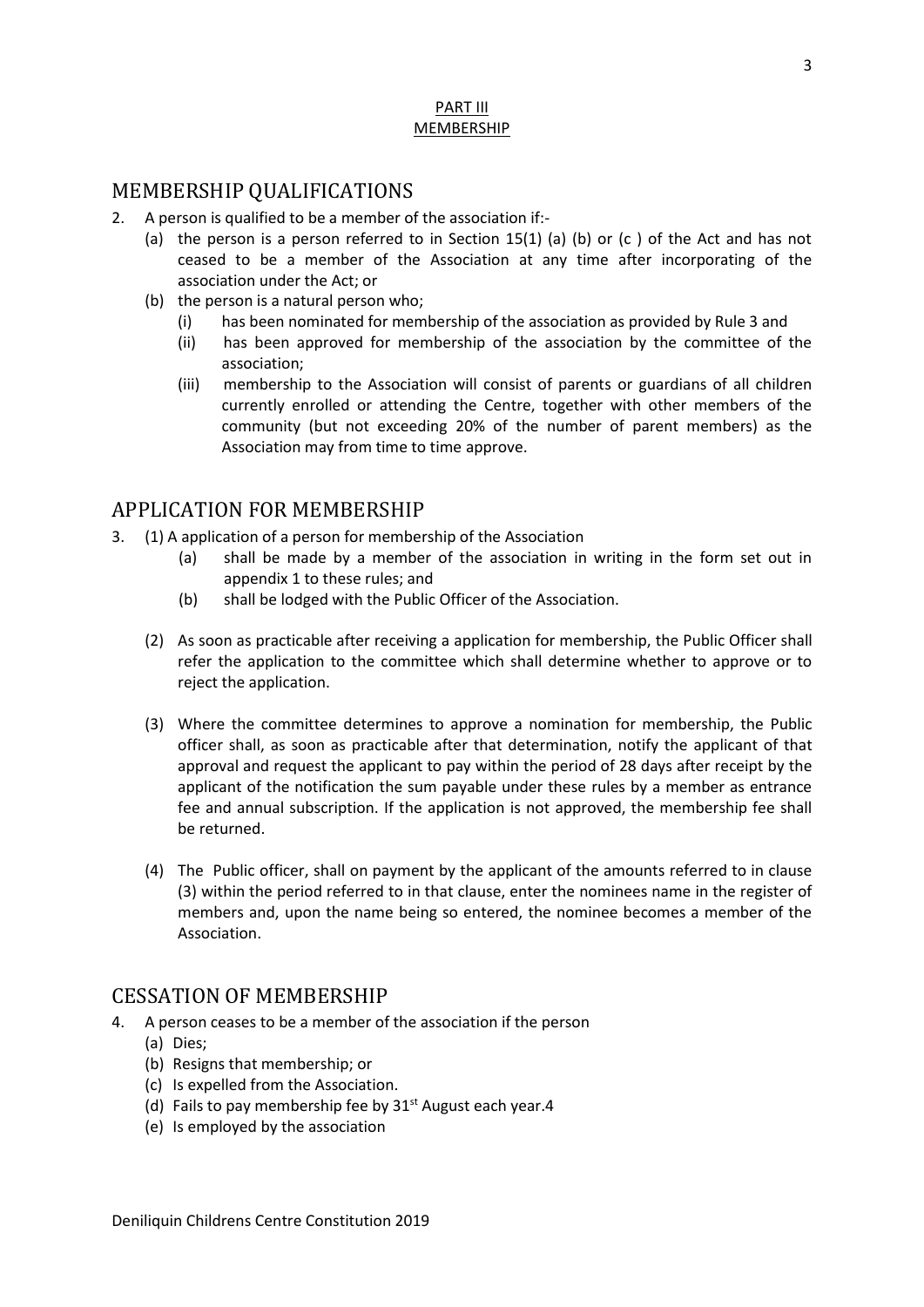#### <span id="page-3-0"></span>MEMBERSHIP ENTITLEMENTS NOT TRANSFERABLE

- 5. A right, privilege of obligation which a person has by reasons of being a member of the Association
	- (a) Is not capable of being transferred or transmitted to another person; and
	- (b) Terminates upon cessation of the person's membership.

#### <span id="page-3-1"></span>RESIGNATION OF MEMBERSHIP

- 6. (1) A member of the association is not entitled to resign that membership except in accordance with this rule.
	- (2) A member of the association who has paid all amounts payable by the member to the association in respect of the member's membership may resign from membership of the association by first giving notice (being not less than 1 month or not less than such other period as the committee may determine) in writing to the Secretary of the member's intention to resign and, upon the expiration of the period of notice, the member ceases to be a member.
	- (3) Where a member of the association ceases to be a member pursuant to clause (2), and in every other case where the member ceases to hold membership, the Secretary shall make an appropriate entry in the register of members recording the date on which the member ceased to be a member.

#### <span id="page-3-2"></span>REGISTER OF MEMBERS

- 7. (1) The public officer of the association shall establish and maintain a register of members of the association specifying the name and address of each person who is a member of the association together with the date on which the person became a member.
	- (2) The register of members shall be kept at the principal place of administration of the association and shall be open for inspection, free of charge, by any member of the association at any reasonable hour.

#### <span id="page-3-3"></span>FEES, SUBSCRIPTIONS ETC.

8. (1) A member of the association shall, upon admission to membership, pay to the association a fee of \$5 or, where some other amount is determined by the committee, of that other amount.

#### <span id="page-3-4"></span>MEMBER'S LIABILITIES

9. The liability of a member of the association to contribute towards the payment of the debts and liabilities of the association or the costs, charges and expenses of the winding up of the association is limited to the amount, if any, unpaid by the member in respect of membership of the association as required in rule 8.

#### <span id="page-3-5"></span>DISCIPLINING OF MEMBERS

10. (1) Where the committee is of the opinion that a member of the association:-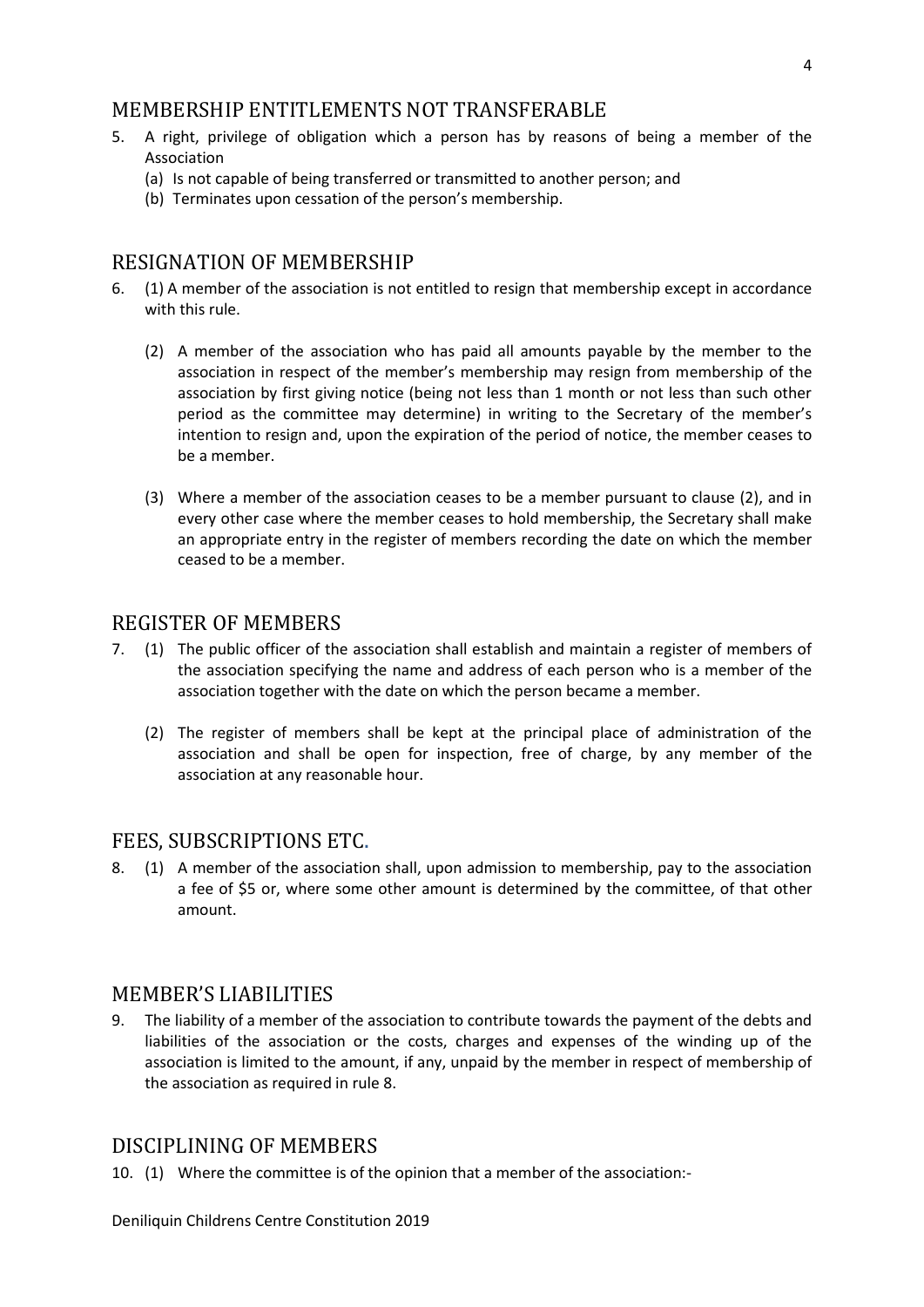- (a) has persistently refused or neglected to comply with a provision or provisions of these rules; or
- (b) has persistently and wilfully acted in a manner prejudicial to the interests of the association.

the committee may, by resolution:-

- (c) Expel the member from the association;
- (d) Suspend the member from membership of the association for a specified period.
- (2) A resolution of the committee under clause 10(1)is of no effect unless the committee, at a meeting held not earlier than 14 days and not later than 28 days after serving the member of a notice under clause (3), confirms the resolution in accordance with this rule.
- (3) Where the committee passes a resolution under clause (1), the Secretary shall, as soon as practicable cause a notice in writing to be served on the member:-
	- (a) setting out the resolution of the committee and the grounds on which it is based;
	- (b) stating that the member may address the committee at a meeting to be held not earlier than 14 days and not later than 28 days after service of the notice;
	- (c) stating the date, place and time of that meeting, and
	- (d) informing the member that the member may do either or both of the following:-
		- (i) attend and speak at that meeting;
		- (ii) submit to the committee at or prior to that date of that meeting written representations relating to the resolution.
- (4) At a meeting of the Committee held as referred to in clause (3), the committee shall:-
	- (a) give to the member an opportunity to make oral representations;
	- (b) give due consideration to any written representations submitted to the committee by the member at or prior to the meeting; and
	- (c) by resolution determine whether to confirm or to revoke the resolution.
- (5) Where the committee confirms a resolution under clause (4), the secretary shall, within 7 days after that confirmation, by notice in writing inform the member of the fact and of the member's right of appeal under Rule 11.
- (6) A resolution confirmed by the committee under clause (4) does not take effect:-
	- (a) until the expiration of the period within which the member is entitled to appeal against the resolution where the member does not exercise the right of appeal within that period; or
	- (b) where within that period the member exercises the right of appeal, unless and until the association confirms the resolution pursuant to rule 11(4).

## <span id="page-4-0"></span>RIGHT OF APPEAL OF DISCIPLINED MEMBER

- 11. (1) A member may appeal to the association in general meeting against a resolution of the committee which is confirmed under Rule 10(4), within 7 days after notice of the resolution is served on the member, by lodging with the Secretary a notice to that effect.
	- (2) Upon receipt of a notice from a member under clause (1), the Secretary shall notify the committee which shall convene a general meeting of the association to be held within 21 days after the date on which the secretary received the notice.
	- (3) At a general meeting of the association convened under clause (2):-
		- (a) no business other than the question of the appeal shall be transacted;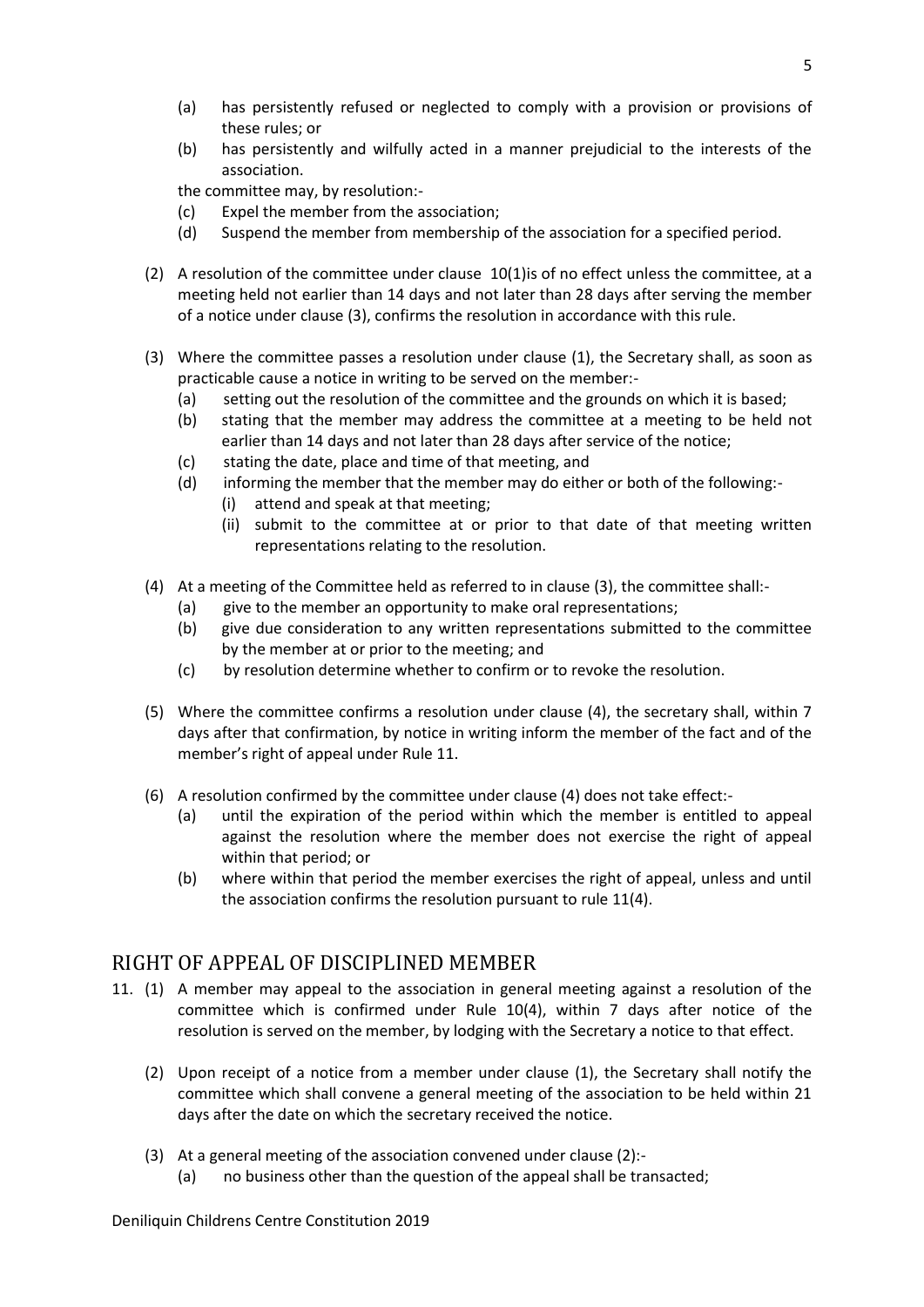- (b) the committee and the member shall be given the opportunity to state their respective cases orally or in writing, or both; and
- (c) the members present shall vote by secret ballot on the question of whether the resolution should be confirmed or revoked.
- (4) If at the general meeting the association passes a special resolution in favour of the confirmation of the resolution, the resolution is confirmed.

#### PART IV THE COMMITTEE

#### <span id="page-5-0"></span>POWERS, ETC., OF COMMITTEE

- 12. The committee shall be called the committee of management of the association and, subject to the Act, the Regulation and these rules and to any resolution passed by the association in general meeting:-
	- (a) shall control and manage the affairs of the association;
	- (b) may exercise all such functions as may be exercised by the association other than those functions that are required by these rules to be exercised by a general meeting of members of the association; and
	- (c) has power to perform all such acts and do all such things as appear to the committee to be necessary or desirable for the proper management of the affairs of the association.

#### <span id="page-5-1"></span>STRUCTURE AND MEMBERSHIP

13. (1) Subject in the case of the first members of the committee to Section 21 of the Act, the committee shall consist of:- 9 members

(2) After the AGM the management Committee shall elect from their number the following office-bearers of the association

- (a) the president;
- (b) the vice president
- (c) the treasurer; and
- (d) the secretary
- (3) a) Each member of the committee shall, subject to these rules, remain a committee member until the conclusion of the second annual general meeting following the date of the member's election, but is eligible for re-election. At each AGM one half of the committee shall be elected.
	- b) For the first election the committee shall be responsible for determining the method of electing five committee members for one year and four committee members for two years.
- (4) In the event of a casual vacancy occurring in the membership of the committee, the committee may appoint a member of the association to fill the vacancy and the member so appointed shall hold office, subject to these rules, for the term of the committee whose position was vacated.
- 5) For the purposes of these rules a casual vacancy in the office of a member of the committee occurs if the member:-
- (a) dies;
- (b) ceases to be a member of the association;
- (c) becomes an insolvent under administration within the meaning of the Corporations Act 2001 (commonwealth).

Deniliquin Childrens Centre Constitution 2019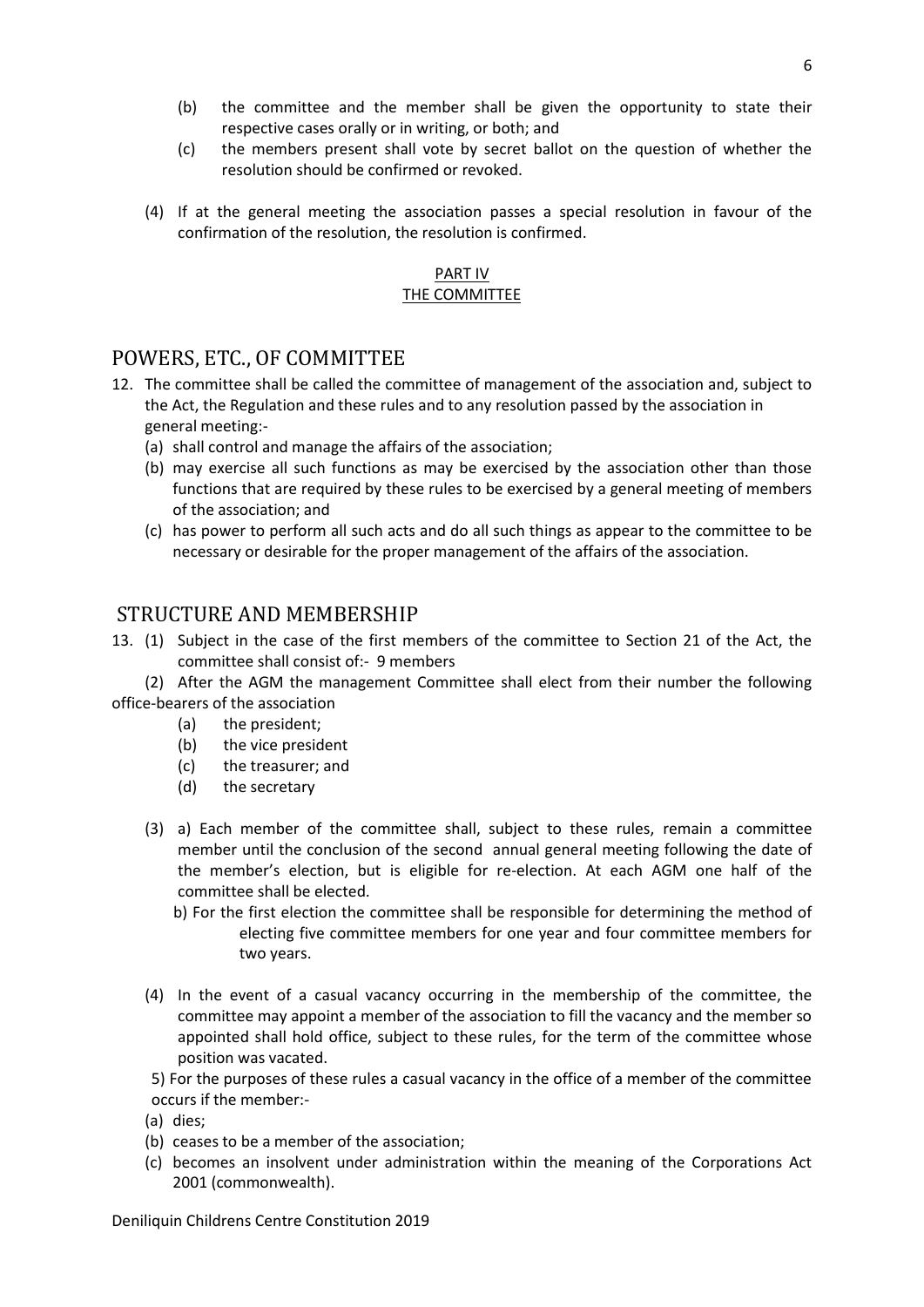- (d) resigns office by notice in writing given to the Secretary;
- (e) is removed from office under rule 18;
- (f) is absent without the consent of the committee from 3 consecutive meetings of the committee held during a period of 6 months.
- h) is convicted of an offence involving fraud or dishonesty for which the maximum penalty on conviction is imprisonment for not less than 3 months, or
- (i) is prohibited from being a director of a company under Part 2D.6 (Disqualification from managing corporations) of the *[Corporations Act 2001](http://www.comlaw.gov.au/)* of the Commonwealth.

#### <span id="page-6-0"></span>ELECTION OF COMMITTEE

- 14. (1) Nomination of candidates for election as members of the committee:-
	- (a) shall be made in writing, signed by 2 members of the association and accompanied by the written consent of the candidate (which may be endorsed on the form of nomination);
	- (b) shall be delivered to the Public Officer of the association not less than 7 days before the date fixed for the holding of the annual general meeting at which the election is to take place.
	- (2) If insufficient nominations are received to fill all vacancies on the committee, the candidates nominations shall be deemed to be elected and further nominations shall be received at the annual general meeting.
	- (3) If insufficient further nominations are received, any vacant positions remaining on the committee shall be deemed to be casual vacancies.
	- (4) If the number of nominations received is equal to the number of vacancies to be filled, the persons nominated shall be deemed to be elected.
	- (5) If the number of nominations received exceeds the number of vacancies to be filled, a ballot shall be held.
	- (6) The ballot for the election of officer-bearers and ordinary members of the committee shall be conducted at the annual general meeting in such usual and proper manner as the committee may direct.

#### <span id="page-6-1"></span>**SECRETARY**

- 15. (1) The Secretary of the association shall, as soon as practicable after being appointed as Secretary, lodge notice with the association of his / her address.
	- (2) It is the duty of the secretary to keep minutes of:-
		- (a) all appointments of office-bearers and members of the committee;
		- (b) the names of members of the committee present at a committee meeting or a general meeting; and
		- (c) all proceedings at committee meetings and general meetings.
	- (3) Minutes of proceedings at a meeting shall be signed by the chairperson of the meeting or by the chairperson of the next succeeding meeting.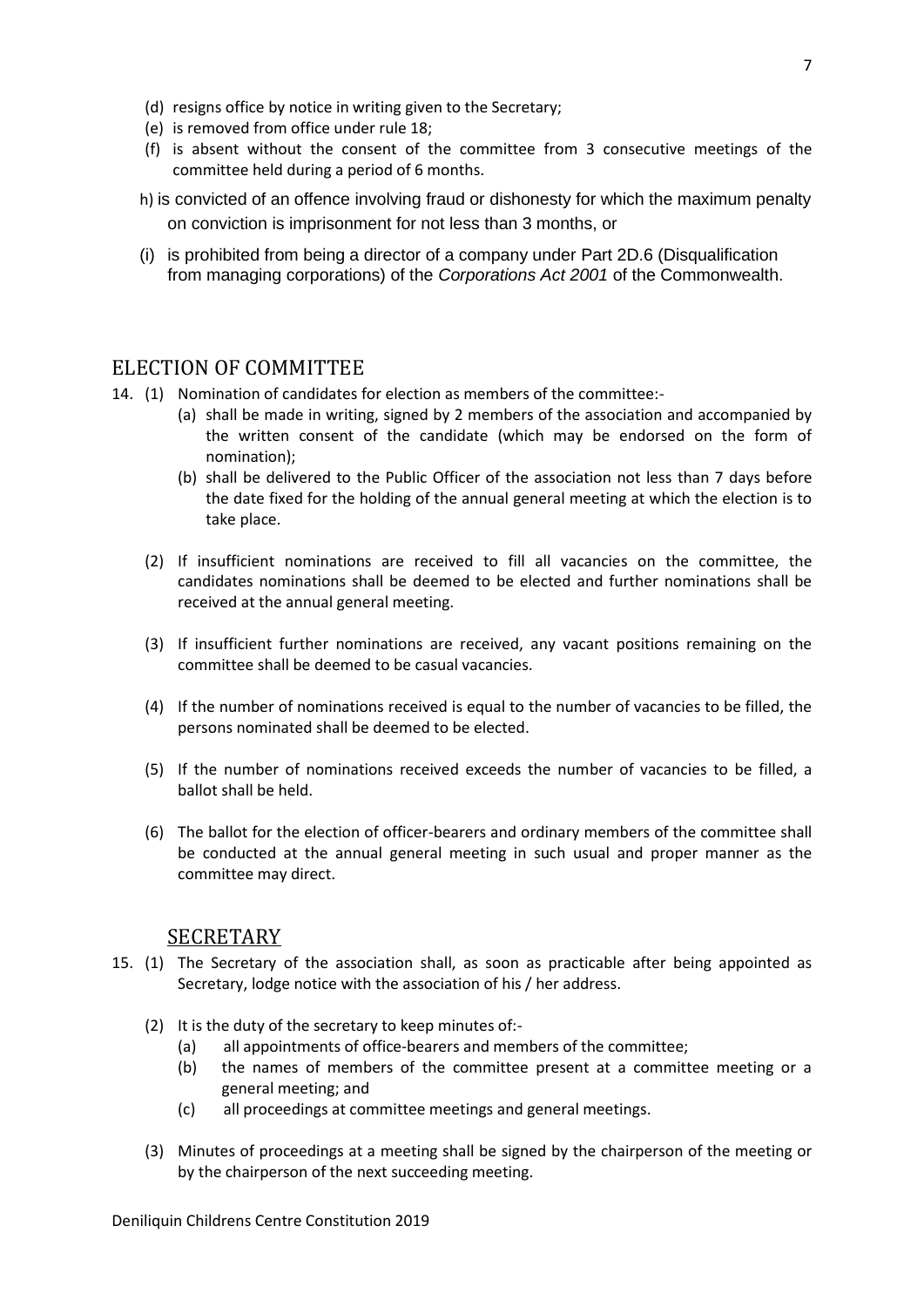#### <span id="page-7-0"></span>TREASURER

16. It is the duty of the treasurer of the association to ensure that:-

- (a) all money due to the association is collected and received and that all payments authorised by the association are made;
- (b) correct books and accounts are kept showing the financial affairs of the association including full details of all receipts and expenditure connected with the activities of the association; and

#### <span id="page-7-1"></span>REMOVAL OF MEMBER

- 17. (1) The association in general meeting may be resolution remove any member of the committee from the office of member before the expiration of the member's term of office and may be resolution appoint another person to hold office until the expiration of the term of office of the member so removed.
	- (2) Where a member of the committee to whom a proposed resolution referred to in clause (1) relates makes representations in writing to the Secretary or President (not exceeding a reasonable length) and requests that the representations be notified to the members of the association, the Secretary of the President may send a copy of the representations to each member of the association or, if they are not so sent, the member is entitled to require that the representations be read out at the meeting at which the resolution is considered.

#### <span id="page-7-2"></span>MEETINGS AND QUORUM

- 18. (1) The committee shall meet at least 5 times in each period of 12 months at such place and time as the committee may determine.
	- (2) Additional meetings of the committee may be convened by the President or by any member of the committee.
	- (3) oral or written notice of a meeting of the committee shall be given by the Secretary to each member of the committee at least 48 hours (or such other period as may be unanimously agreed upon by the members of the committee) before the time appointed for the holding of the meeting.
	- (4) Notice of a meeting giving under clause (3) shall specify the general nature of the business to be transacted at the meeting and no business other than that business shall be transacted at the meeting, except business which the committee members present at the meeting unanimously agree to treat as urgent business.
	- (5) Any 5 members of the committee constitute a quorum for the transaction of the business of a meeting of the committee.
	- (6) No business shall be transacted by the committee unless a quorum is present and if within half an hour of the time appointed for the meeting a quorum is not present the meeting stands adjourned to the same place and at the same hour of the same day in the following week.
	- (7) If at the adjourned meeting a quorum is not present within half an hour of the time appointed for the meeting, the meeting shall be dissolved.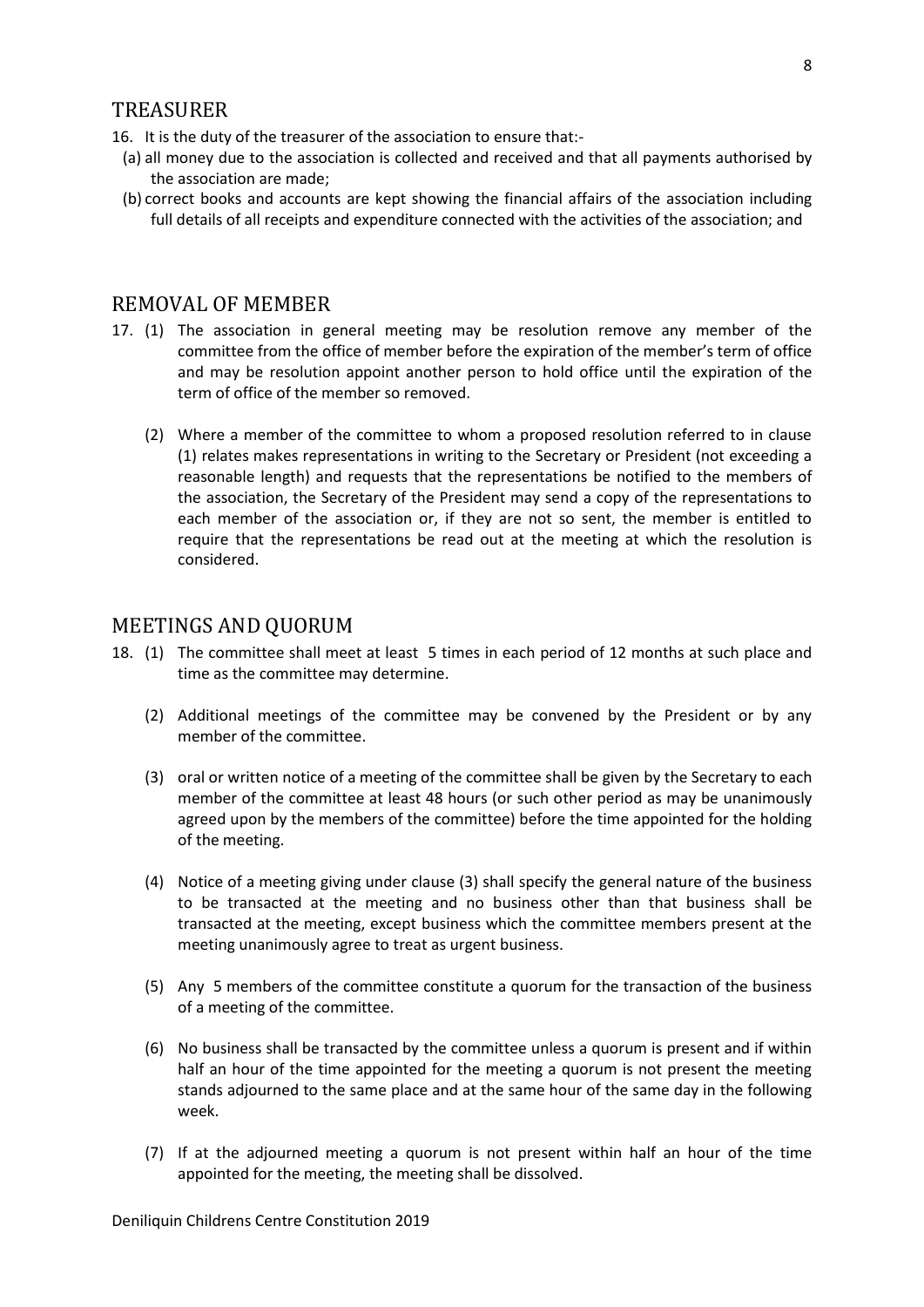- (8) At a meeting of the committee:-
	- (a) the president, or in the president's absence, the vice president shall preside; or
	- (b) if the president and the vice president are absent or unwilling to act such one of the remaining members of the committee as may be chosen by the members present at the meeting shall preside.
	- 9) Meetings may be held at two or more locations with committee members participating by electronic means as agreed by committee.
	- 10)a) The committee may pass resolution on non contentious issues by circulating resolution, with unanimous agreement by the committee
		- b)Circulating resolutions may be passed by electronic means as described in 19(9)

## <span id="page-8-0"></span>DELEGATION BY COMMITTEE TO SUB COMMITTEE

- 19. (1) The committee may, by instrument in writing, delegate to one or more sub committees (consisting of such member or members of the association as the committee thinks fit) the exercise of such of the functions of the committee as are specified in the instrument, other than:-
	- (a) This power of delegation; and

(b) A function which is a duty imposed on the committee by the Act or by any other law. without

- (2) A function the exercise of which has been delegated to a sub-committee under this rule may, while the delegation remains unrevoked, be exercised from time to time by the subcommittee in accordance with the terms of the delegation.
- (3) A delegation under this section may be made subject to such conditions or limitations as to the exercise of any function the subject thereof, or as to time or circumstances, as may be specified in the instrument of delegation.
- (4) Notwithstanding any delegation under this rule, the committee may continue to exercise any function delegated.
- (5) Any act or thing done or suffered by a sub-committee acting in the exercise of a delegation under this rule has the same force and effect as it would have if it had been done or suffered by the Committee.
- (6) The committee may, by instrument in writing, revoke wholly or in part any delegation under this rule.
- (7) A sub-committee may meet and adjourn as it thinks proper.

#### <span id="page-8-1"></span>VOTING AND DECISIONS

- 20. (1) Questions arising at a meeting of the committee or of any sub-committee appointed by the committee shall be determined by a majority of the votes of members of the committee or sub-committee present at the meeting.
	- (2) Each member present at a meeting of the committee or of any sub-committee appointed by the committee (including the person presiding at the meeting) is entitled to one vote but, in the event of an equality of votes on any question, the person presiding may exercise a second or casting vote.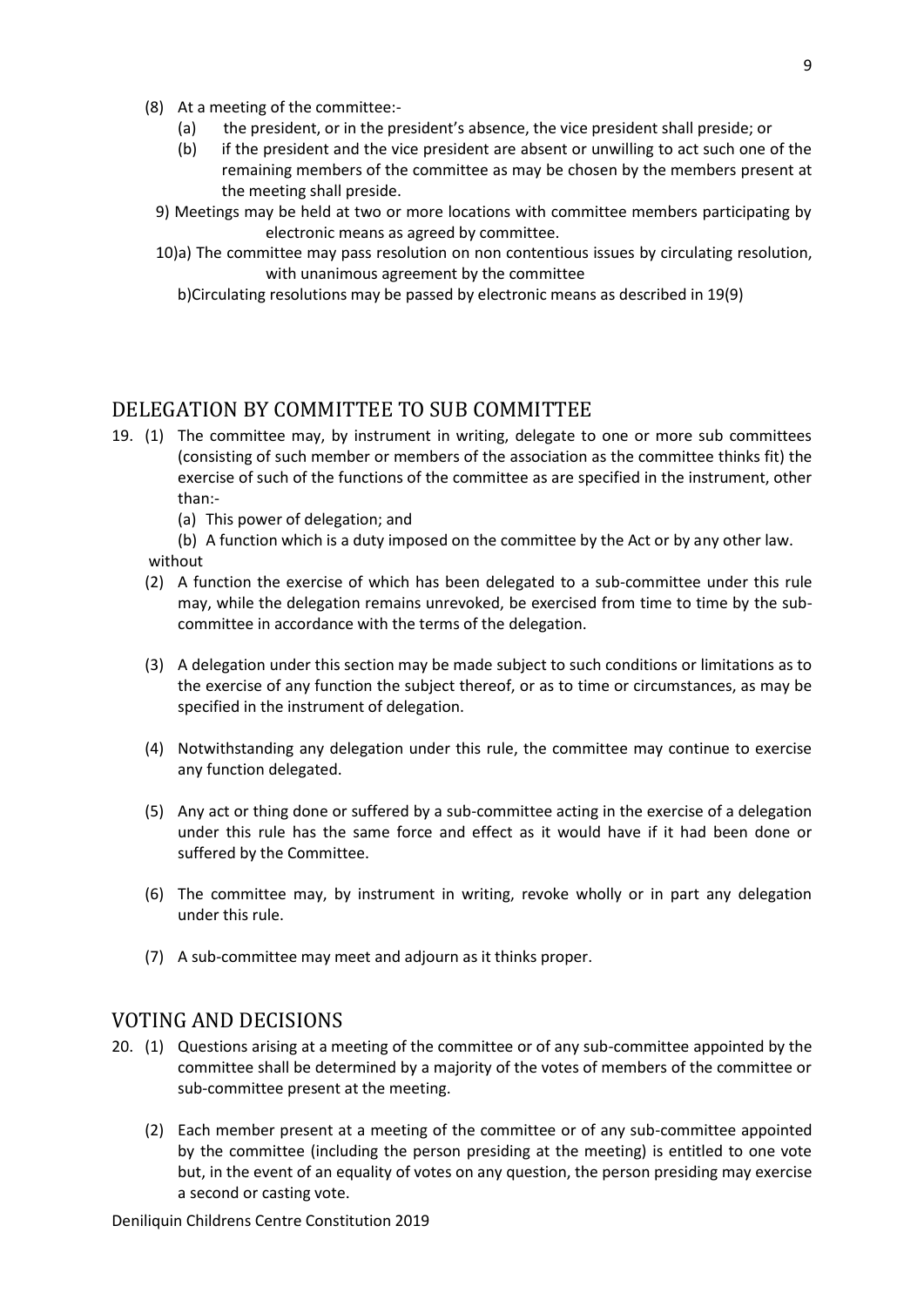- (3) Subject to rule 19(5), the committee may act notwithstanding any vacancy on the
- (4) Any act or thing done or suffered, or purporting to have been done or suffered, by the committee or by a sub-committee appointed by the committee, is valid and effectual notwithstanding any defect that may afterwards be discovered in the appointment or qualification of any member of the committee or sub-committee.

#### PART V GENERAL MEETINGS

## <span id="page-9-0"></span>ANNUAL GENERAL MEETINGS – HOLDING OF

committee.

- 22.(1) In addition to any other business which may be transacted at an annual general meeting the business of an annual general meeting shall be:-
	- (a) to confirm the minutes of the last preceding annual general meeting and of any special general meeting held since that meeting;
	- (b) to receive from the committee reports upon the activities of the association during the last preceding financial year;
	- (c) to elect office bearers of the association and ordinary members of the committee;
	- (d) to receive and consider any statement which is required to be submitted to members pursuant to Section 26(6) of the Act.
- (2) The association must hold its annual general meetings:
	- (a) within 6 months after the close of the association's financial year, or
	- (b) within such later time as may be allowed by the Director-General or prescribed by the Regulation.
- 21. The association shall, at least once in each calendar year and within the period of 6 months after the expiration of each financial year of the association, convene an annual general meeting of its members.

## <span id="page-9-1"></span>ANNUAL GENERAL MEETINGS – CALLING OF AND BUSINESS AT

- 22. (1) The annual general meeting of the association shall, subject to the Act and to rule 22, be convened on such date and at such place and time as the committee thinks fit.
	- (2) In addition to any other business which may be transacted at an annual general meeting the business of an annual general meeting shall be:-
		- (a) to confirm the minutes of the last preceding annual general meeting and of any special general meeting held since that meeting;
		- (b) to receive from the committee reports upon the activities of the association during the last preceding financial year;
		- (c) to elect office bearers of the association and ordinary members of the committee;
		- (d) to elect an auditor or auditors who shall not be a member or closely related to a member of the management committee;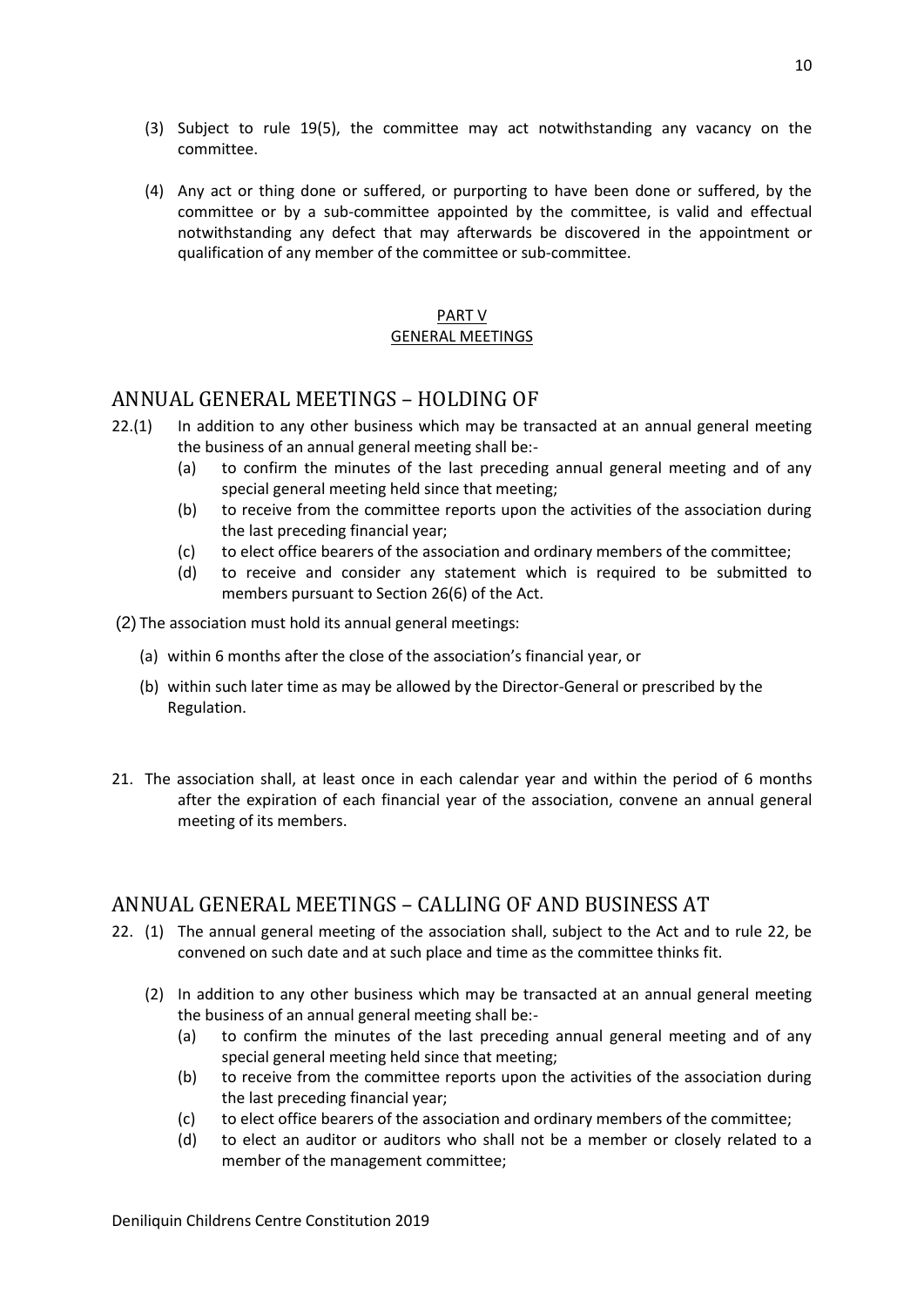- (e) to receive and consider the statement which is required to be submitted to members pursuant to Section 26(6) of the Act.
- (3) An annual general meeting shall be specified as such in the notice convening it.

#### <span id="page-10-0"></span>SPECIAL GENERAL MEETING – CALLING OF

- 23. (1) The committee may, whenever it thinks fit, convene a special general meeting of the association.
	- (2) The committee shall, on the requisition in writing of not less than 5% of the total number of members, convene a special general meeting of the association.
	- (3) A requisition of members for a special general meeting:-
		- (a) shall state the purpose or purposes of the meeting;
		- (b) shall be signed by the members making the requisitions;
		- (c) shall be lodged with the Secretary; and
		- (d) may consist of several documents in a similar form each signed by one or more of the members making the requisition.
	- (4) If the committee fails to convene a special general meeting to be held within 1 month after the date on which a requisition of members for the meeting is lodged with the secretary, any one or more of the members who made the requisition may convene a special general meeting to be held not later than 3 months after that date.
	- (5) A special general meeting convened by a member or members as referred to in Clause (4) shall be convened as nearly as is practicable in the same manner as general meetings are convened by the committee and any member who thereby incurs expense is entitled to be reimbursed by the association for any expense so incurred.

#### **NOTICE**

- 24. (1) Except where the nature of the business proposed to be dealt with at a general meeting requires a special resolution of the association, the secretary shall, at least 14 days before the date fixed for the holding of the general meeting, cause to be sent to the contact details nominated by the member in the register of members, a notice specifying the place, date and time of the meeting and the nature of the business proposed to be transacted at the meeting.
	- (2) Where the nature of the business proposed to be dealt with at a general meeting requires a special resolution of the association, the Secretary shall, at least 21 days before the date fixed for the holding of the general meeting, cause notice to be sent to each member in the manner provided in clause (1) specifying, in addition to the matter required under clause (1), the intention to propose the resolution as a special resolution.
	- (3) No business other than that specified in the notice convening a general meeting shall be transacted at the meeting except, in the case of an annual general meeting, business which may be transacted pursuant to rule 23(2).
	- (4) A member desiring to bring any business before a general meeting may give notice in writing of that business to the Secretary who shall include that business in the next notice calling a general meeting given after receipt of the notice from the member.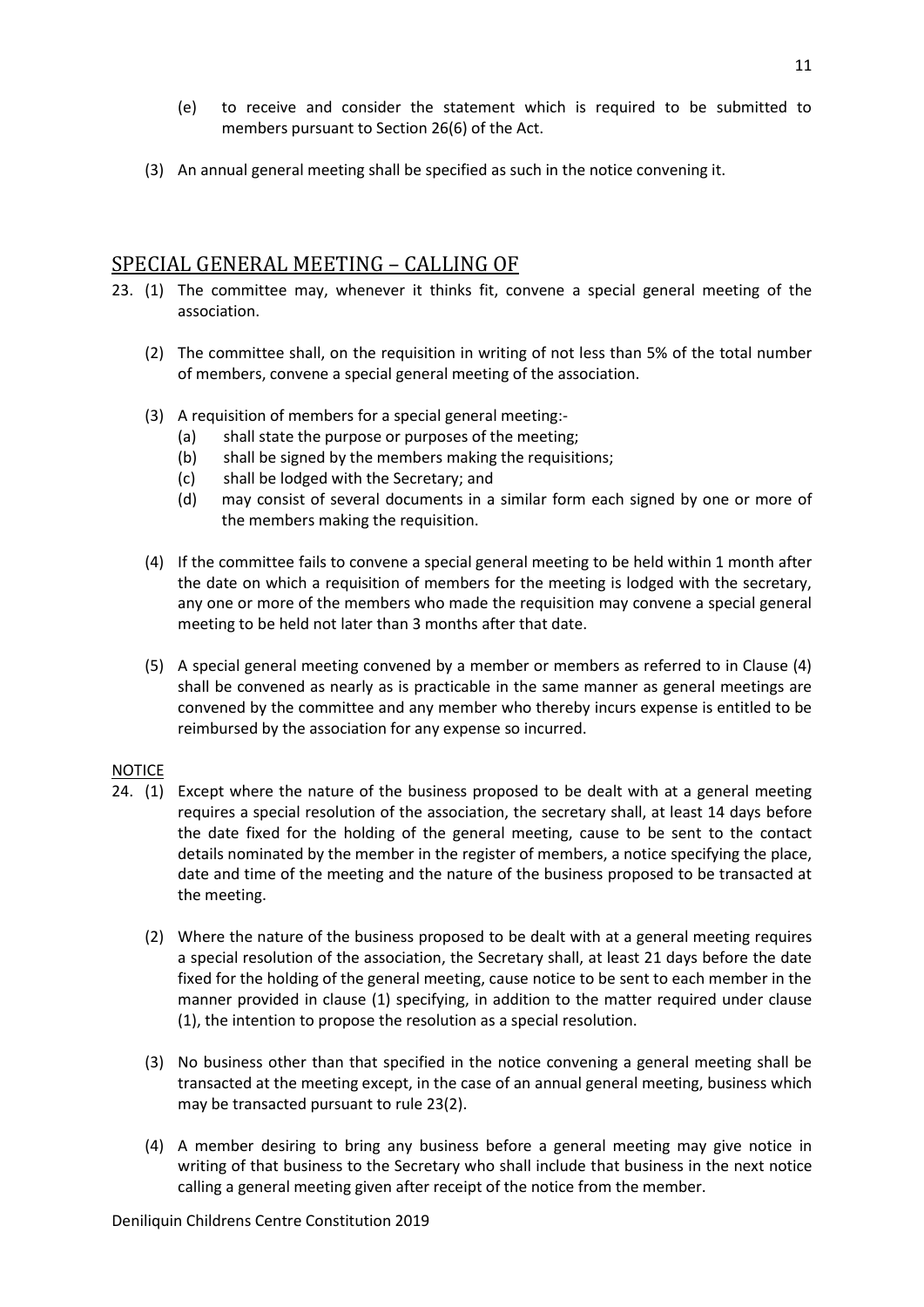#### <span id="page-11-0"></span>PROCEDURE

- 25. (1) No items of business shall be transacted at a general meeting unless a quorum of members entitled under these rules to vote is present during the time the meeting is considering that item.
	- (2) Nine members present in person (being members entitled under these rules to vote at a general meeting) constitute a quorum for the transaction of the business of a general meeting.
	- (3) If within half an hour after the appointed time for the commencement of a general meeting a quorum is not present, the meeting is convened upon the requisition of member shall be dissolved and in any other case shall stand adjourned to the same day in the following week at the time and (unless another place is specified at the time of the adjournment by the person presiding at the meeting or communicated by written notice to members given before the day to which the meeting is adjourned) at the same place.
	- (4) If at the adjourned meeting a quorum is not pursuant within half an hour after the time appointed from the commencement of the meeting, the members present (being not less than three) shall constitute a quorum.

#### <span id="page-11-1"></span>PRESIDING MEMBER

- 26. (1) The president or, in the president's absence, the vice president, shall preside as chairperson at each general meeting of the association.
	- (2) If the president and the vice president are absent from a general meeting or unwilling to act, the members present shall elect one of their number to preside as chairperson at the meeting.

## <span id="page-11-2"></span>ADJOURNMENT

- 27. (1) The chairperson of a general meeting at which a quorum is present may, with the consent of the majority of members present at the meeting, adjourn the meeting from time to time and place to place, but no business shall be transacted at an adjourned meeting other than the business left unfinished at the meeting at which the adjournment took place.
	- (2) Where a general meeting is adjourned for 14 days or more, the secretary shallcause to be sent notice to the contact details given in the register of members notice of the adjourned meeting to each member of the association stating the place, date and time of the meeting and the nature of the business to be transacted at the meeting.
	- (3) Except as provided in clauses (1) and (2), notice of an adjournment of a general meeting or of the business to be transacted at an adjourned meeting is not required to be given.

## <span id="page-11-3"></span>MAKING OF DECISIONS

28. (1) A question arising at a general meeting of the association shall be determined on a show of hands and, unless before or on the declaration of the show of hands a poll is demanded, a declaration by the chairperson that a resolution has, on a show of hands, been carried or carried unanimously or carried by a particular majority or lost, or an entry to that effect in

Deniliquin Childrens Centre Constitution 2019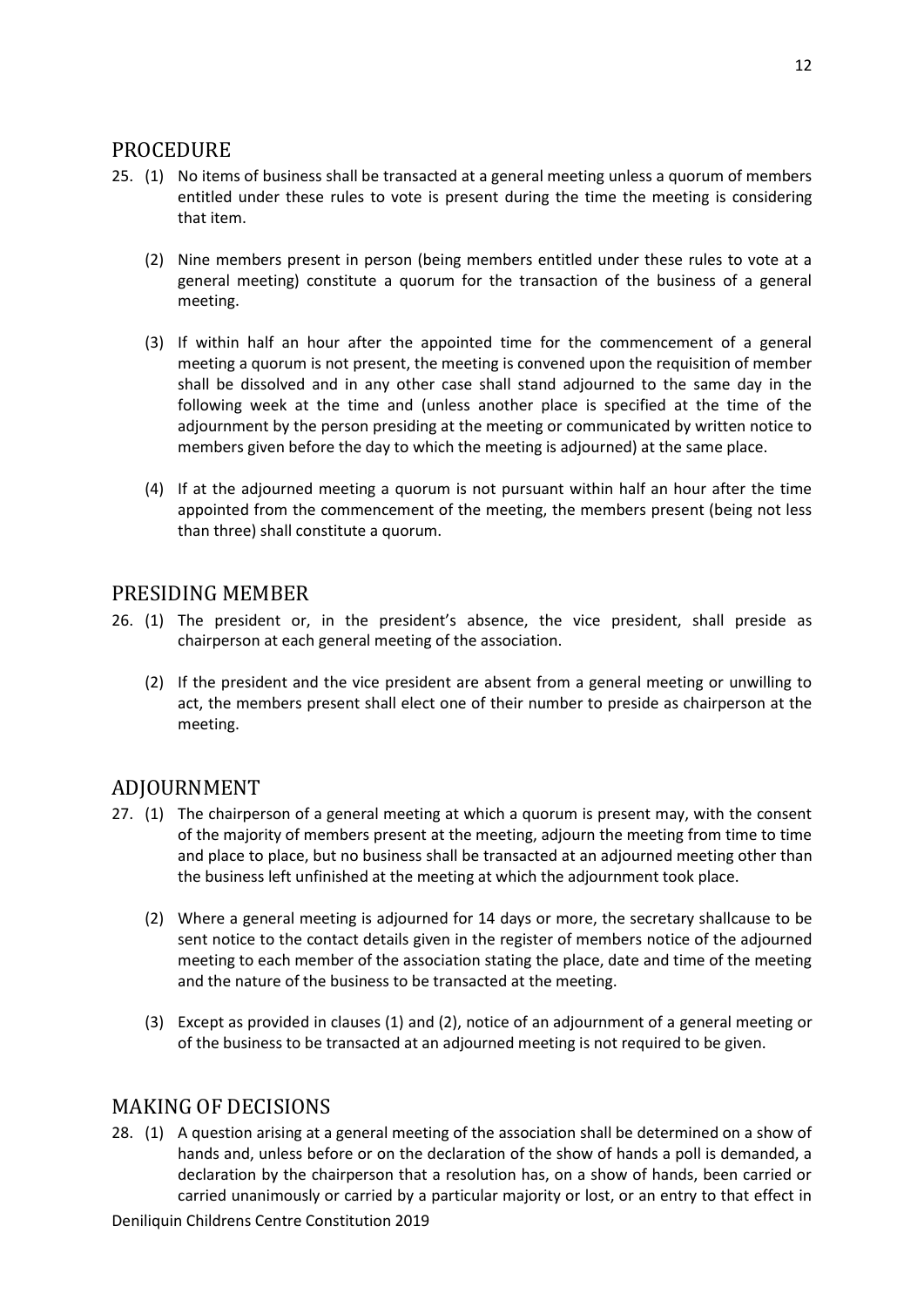the minute book of the association, is evidence of the fact without proof of the number or proportion of the votes recorded in favour of or against that resolution.

- (2) At a general meeting of the association, a poll may be demanded by the chairperson or by not less than 3 members present in person or by proxy at the meeting.
- (3) Where a poll is demanded at a general meeting, the written ballot shall be taken:-
	- (a) immediately in the case of a poll which relates to the election of the chairperson of the meeting or to the question of an adjournment; or
	- (b) in any other case, in such manner and at such time before the close of the meeting as the chairperson directs, and the resolution of the poll on the matter shall be deemed to be the resolution of the meeting on that matter.

#### <span id="page-12-0"></span>SPECIAL RESOLUTION

- 29. A resolution of the association is a special resolution if:-
	- (a) it is passed by a majority which comprises not less than three quarters of such members of the association and being entitled under these rules so to do, vote in person at a general meeting of which not less than 21 days written notice specifying the intention to propose the resolution as a special resolution was given in accordance with these rules; and Section 39 of the Act or

#### <span id="page-12-1"></span>VOTING

- 30. (1) Upon any question arising at a general meeting of the association a member has one vote only.
	- (2) Proxy voting must not be undertaken at or in respect of a General meeting.
	- (3) In the case of an equality of votes on a question at a general meeting, the chairperson of the meeting is entitled to exercise a second or casting vote.
	- (4) A member is not entitled to vote at any general meeting of the association unless all membership fees due and payable by the member to the association has been paid.

#### PART VI MISCELLANEOUS

#### <span id="page-12-2"></span>FUNDS - SOURCE

- 31. (1) The funds of the association shall be derived from fees and annual subscriptions of members, donations and, subject to any resolution passed by the association in general meeting such other sources as the committee determines.
	- (2) All money received by the association shall be deposited as soon as practicable and without deduction to the credit of the association's bank account.
	- (3) The association shall, as soon as practicable after receiving any money, issue an appropriate receipt.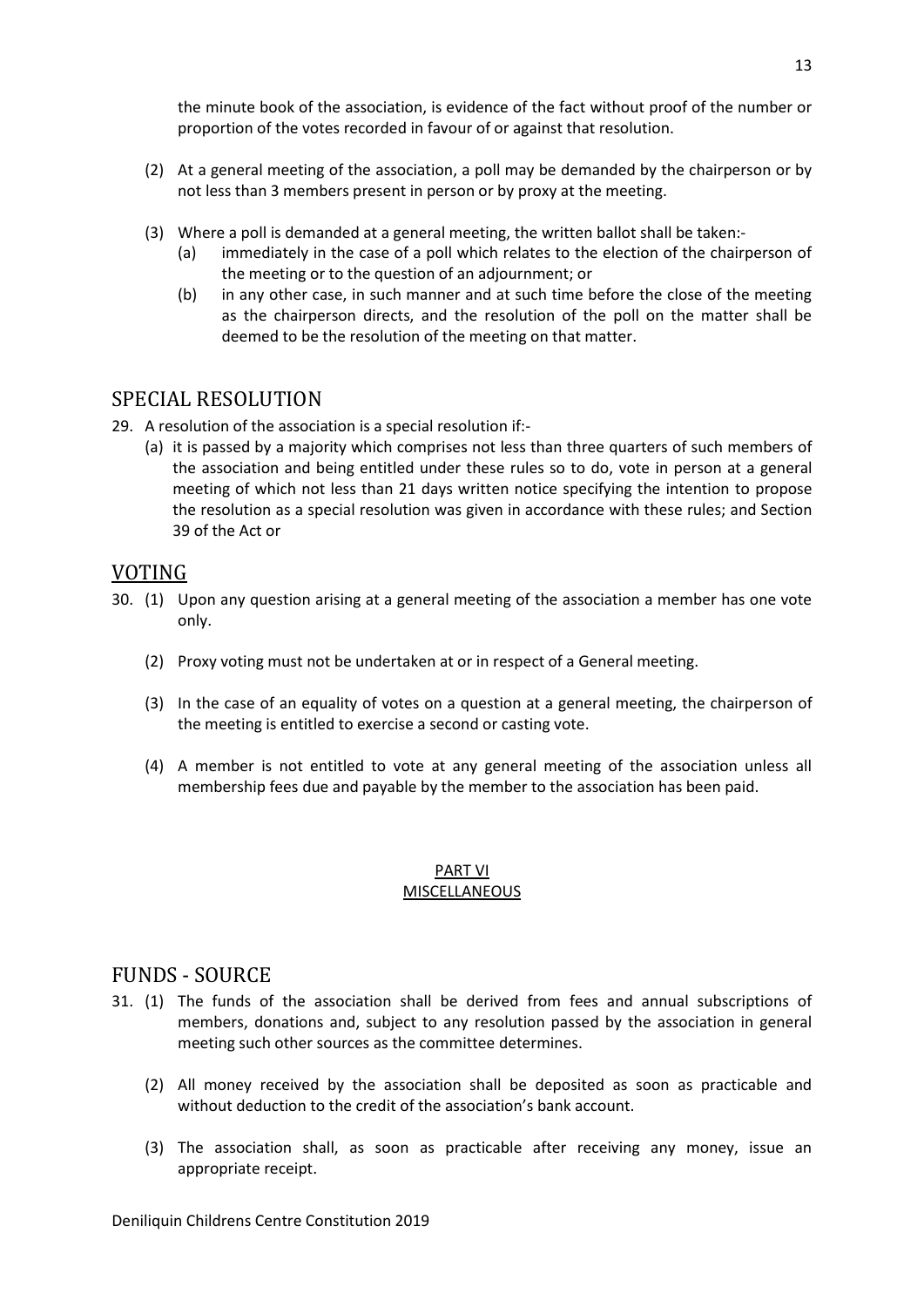#### <span id="page-13-0"></span>FUNDS - MANAGEMENT

- 32. (1) Subject to any resolution passed by the association in general meeting, the funds of the association shall be used in pursuance of the objects of the association in such manner as the committee determines.
	- (2) All cheques, drafts, bills of exchange, promissory notes, electronic funds transfer and other negotiable instruments shall be signed by any 2 members of the committee or employees of the association, being members or employees authorised to do so by the committee.
	- 3)The committee may also authorise a single employee or member to operate a debit/ credit card.

## <span id="page-13-1"></span>ALTERATION OF OBJECTS AND RULES

33. The statement of objects and these rules may be amended, rescinded or added to only by a special resolution of the association.

#### <span id="page-13-2"></span>INSPECTION OF BOOKS, ETC.

34. Except as otherwise provided by these rules, the public officer shall keep in his or her custody or under his or her control all records, books and other documents relating to the association.

## <span id="page-13-3"></span>CUSTODY OF BOOKS, ETC.

35. The records, books and other documents of the association shall be open to inspection, free of charge, by a member of the association at any reasonable hour.unless the association is required by the Law of the Commonwealth or State to withhold information

#### 36. SERVICE OF NOTICES

- 37. (1) For the purpose of these rules, a notice may be served by or on behalf of the association upon any member either personally or by using the contact details provided in the register of members.
	- (2) Where a document is sent to a person by properly addressing, prepaying and posting to the person a letter containing the document, the document shall, unless the contrary is proved, be deemed for the purposes of these rules to have been served on the person at the time at which the letter would have been delivered in the ordinary course of post.
	- 3)Where a document is sent properly by electronic delivery it will be deemed for the purposes of these rules to have been served on the person within 24 hours.

## <span id="page-13-4"></span>SURPLUS PROPERTY

38. (1) 41. 1) If the Association is wound up, any other surplus assets must not be distributed to a member or a former member of the Association, unless that member or former member is a charity described in the following clause.

2) Subject to the Associations Incorporation Act 2009 and any other applicable Act, and any court order, any surplus assets, other than the Gift Fund, that remain after the Association is wound up must be distributed to one or more charities:

Deniliquin Childrens Centre Constitution 2019